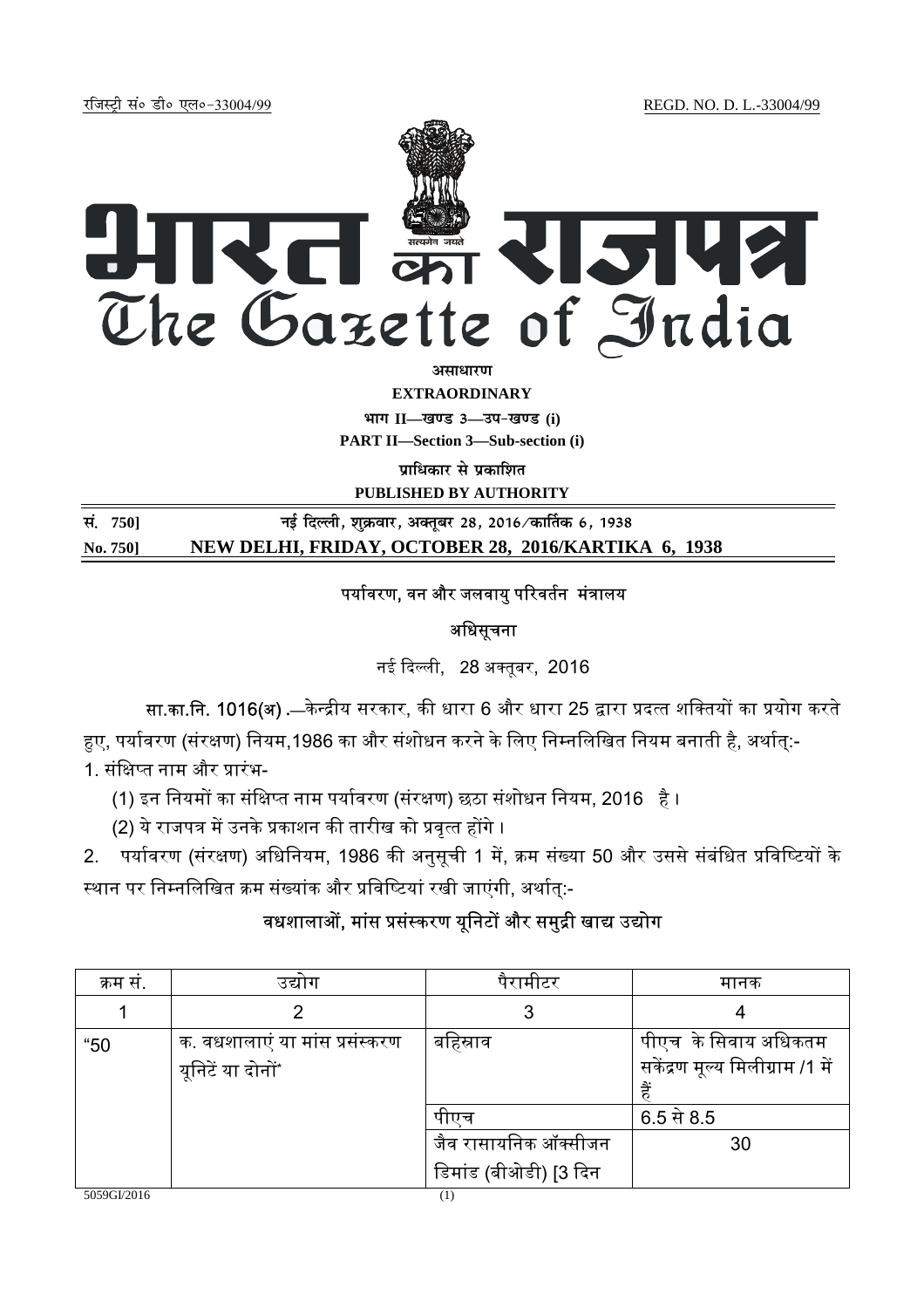|                          | 270 सेल्सियस]         |     |
|--------------------------|-----------------------|-----|
|                          |                       | 250 |
|                          | रासायनिक ऑक्सीजन      |     |
|                          | डिमांड (सीओडी)        |     |
|                          | निलंबित पिंड          | 50  |
|                          | तेल और ग्रीज          | 10  |
| ख. समुद्री खाद्य उद्योग* | जैव रासायनिक ऑक्सीजन  | 30  |
|                          | डिमांड (बीओडी) [3 दिन |     |
|                          | 270 सेल्सियस]         |     |
|                          | निलंबित पिंड          | 50  |
|                          | तेल और ग्रीज          | 10  |

\*वधशालाएं या मांस प्रसंस्करण यूनिटें या दोनों और समुद्री खाद्य उद्योग के बायलर घर से उत्सर्जन मानक पर्यावरण (संरक्षण) अधिनियम, 1986 के अधीन समय समय पर यथा संशोधित अधिसूचना सं. सा.का.नि. 742(अ), तारीख 30.08.1990 द्वारा विहित किया गया था ।

टिप्पण:(i) स्थानीय निकायों/नगर पालिकाओं में प्रचालित की जा रही वधशालाओं के लिए जहां बहि:स्राव पूर्ण मल <u>व्ययन उपचार संयंत्र की ओर जाने वाली नगरपालिका मल नालियों में निस्सारित किया जाता है वहां बीओडी</u> 100मि.ग्रा./1 तक शिथिल किया जा सकता है ।

(ii) सभी वधशालाएं और मांस प्रसंस्करण यूनिटें एसपीसीबी और पीसीसी द्वारा अनुमोदित उपयुक्त प्रौद्योगिकी के माध्यम से ठोस अपशिष्ट {टाइप 1 (वनसपति जन्य पदार्थ जैसे प्रथम अमाशय, अमाशय, आंत्र में मौजूद पदार्थ, गोबर, कृषि अवशेष) और टाइप 2 जीव जंतु पदार्थ जैसे अखाद्य अपशिष्ट, उत्तक, मांस परिकर्तन, अपशिष्ट और बेकार मांस, अस्थियां आदि)} का सुरक्षित और उचित निपटान सुनिश्चित करेंगी । " ।

> [फा. सं. क्यू-15017/21/2015-सीपीडब्ल्यू] डा. रािशद हसन, सलाहकार

## **MINISTRY OF ENVIRONMENT, FOREST AND CLIMATE CHANGE NOTIFICATION**

New Delhi, the 28th October, 2016

**G.S.R. 1016(E).—** In exercise of the powers conferred by sections 6 and 25 of the Environment (Protection) Act, 1986 (29 of 1986), the Central Government hereby makes the following rules further to amend the Environment (Protection) Rules, 1986, namely:-

1. Short title and Commencement.-

- (1) These rules may be called the Environment (Protection) Sixth Amendment Rules, 2016.
- (2) They shall come into force on the date of their publication in the Official Gazette.

2. In the Environment (Protection) Rules, 1986, in Schedule-I, for serial number 50 and the entries relating thereto, the following serial number and entries shall be substituted, namely:-